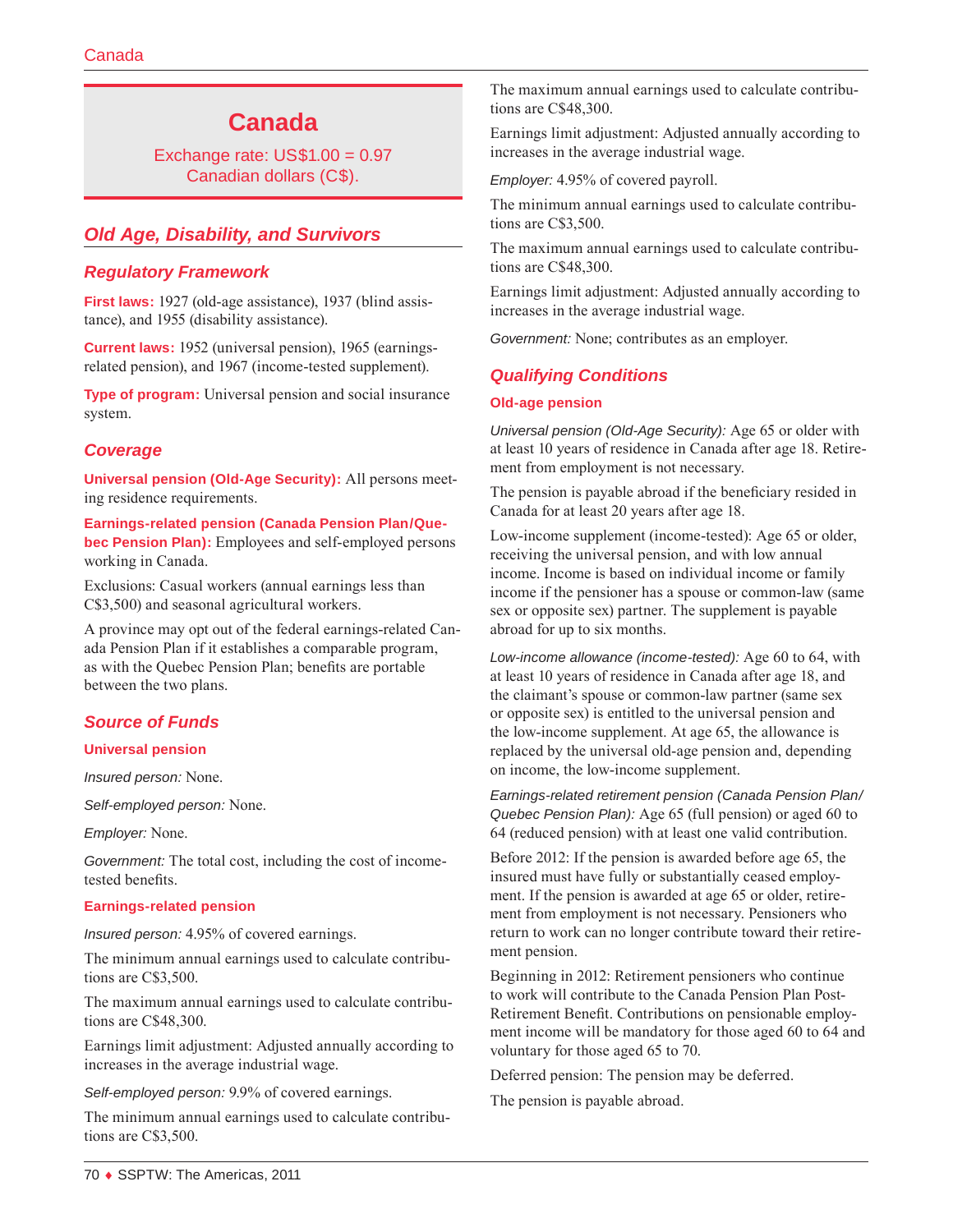### **Earnings-related disability pension (Canada Pension Plan/Quebec Pension Plan):** The insured must be assessed with a severe and prolonged disability that impedes any substantial gainful occupation and have contributions in four of the last six years, or three of the last six years for those with 25 or more years of contributions who are assessed with a disability no earlier than December 31, 2006. (The Quebec Pension Plan normally requires contributions in half the years in which contributions could have been made; the minimum contribution period is two of the

The pension is payable abroad.

#### **Survivor pension**

last three years.)

*Universal pension (survivor allowance, income-tested):* Paid to widows and widowers aged 60 to 64. The survivor must be a resident of Canada and have resided in Canada for at least 10 years after age 18.

The survivor allowance ceases on remarriage or entering into a common-law relationship lasting at least a year.

The survivor allowance is replaced by the universal old-age pension at age 65.

*Earnings-related pension (Canada Pension Plan/Quebec Pension Plan):* The deceased must have made contributions during the lesser of 10 years or one-third of the years in which contributions could have been made; the minimum contribution period is three years.

The pension is payable abroad.

The spouse and widow(er) include legally married persons and common-law partners (same sex or opposite sex).

# *Old-Age Benefits*

### **Old-age pension**

*Universal pension:* The pension is 1/40th of the maximum pension for each year of residence in Canada after age 18, up to 40 years. The maximum monthly pension is C\$533.70. The pension of high-income earners is subject to recovery (the pension is reduced by 15% of annual income, minus allowable income tax deductions and expenses, over C\$67,668).

Low-income supplement (income-tested): The supplement increases the maximum monthly universal pension to C\$1,207.35 for a single person or C\$1,957.08 for a couple.

Benefit adjustment: Automatic quarterly adjustments of benefits are made according to changes in the consumer price index.

*Low-income allowance (income-tested):* Up to C\$978.54 a month is paid to the spouse or common-law partner of a pensioner aged 60 to 64.

Benefit adjustment: Automatic quarterly adjustments of benefits are made according to changes in the consumer price index.

*Earnings-related retirement pension (Canada Pension Plan/ Quebec Pension Plan):* The full pension is paid at age 65 and represents about 25% of the insured's average monthly pensionable earnings during the contributory period. (The contributory period starts at age 18 or January 1, 1966, whichever is earlier, and ends when claiming a pension, at age 70, or upon death.) 15% of the years with the lowest income (rising to 16% in 2012 and 17% by 2014), years in which the insured was caring for a child younger than age 7, and months when the insured received a disability benefit may be disregarded. The pension is reduced by 0.5% a month (rising gradually to 0.6% from 2012 to 2016) for each month under age 65 that the pension is taken.

Deferred pension: The pension is increased by 0.57% a month (rising gradually to 0.7% by 2013) for each month between age 65 and the start of the pension. No adjustment is made after age 70.

The maximum monthly pension taken at age 65 is C\$960.

Pension credits accumulated by spouses or common-law partners (same sex or opposite sex) during marriage or cohabitation may be divided equally in case of divorce or separation.

Recorded earnings are adjusted according to changes in national average wages.

Benefit adjustment: Automatic annual adjustments of earnings-related pensions are made according to changes in the consumer price index.

# *Permanent Disability Benefits*

#### **Earnings-related disability pension (Canada Pension**

**Plan/Quebec Pension Plan):** A basic monthly pension of C\$433.37 plus 75% of the earnings-related retirement pension is paid.

The maximum monthly pension is C\$1,153.37.

The disability pension is replaced by a retirement pension at age 65.

Recorded earnings are adjusted according to changes in national average wages.

Child's supplement: C\$218.50 a month is paid for each child younger than age 18; age 25 if a student. (Quebec Pension Plan: C\$69.38 is paid for each child younger than age 18 only.)

Benefit adjustment: Automatic annual adjustment of all benefits according to changes in the consumer price index.

# *Survivor Benefits*

### **Survivor pension**

*Universal pension (survivor allowance, income-tested):* Up to C\$1,050.68 a month is paid to a widow(er) aged 60 to 64.

*Earnings-related survivor pension (Canada Pension Plan/ Quebec Pension Plan):* 60% of the deceased's earnings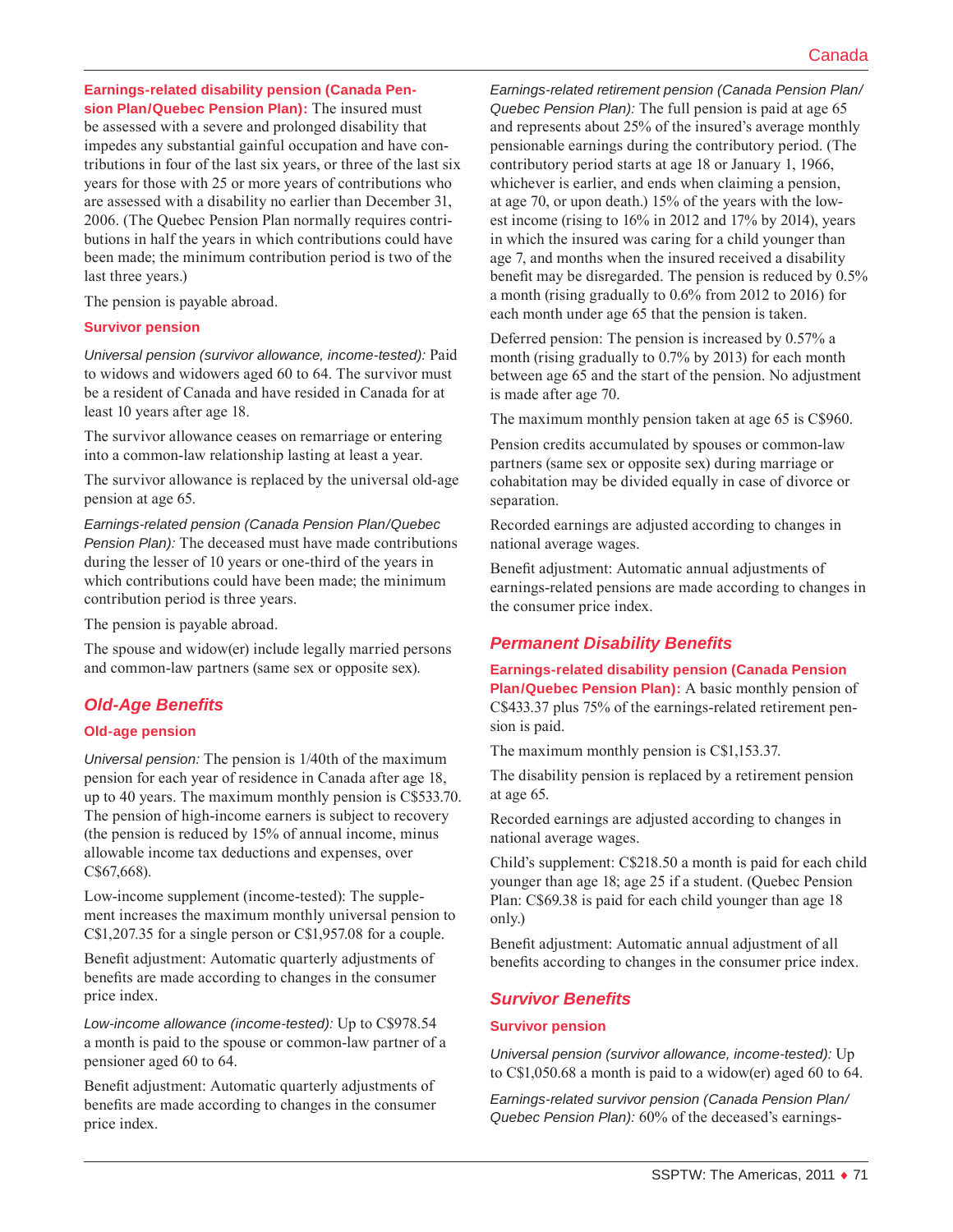related retirement pension, up to C\$576 a month, is paid to a surviving spouse aged 65 or older.

37.5% of the deceased's earnings-related retirement pension plus C\$169.09, up to C\$529.09 a month, is paid to a surviving spouse younger than age 65. (Quebec Pension Plan: Up to C\$793.34 a month is paid to a surviving spouse aged 45 to 64; up to C\$793.34 a month for a surviving spouse younger than age 45 with a disability; up to C\$762.35 if without a disability but caring for a dependent child; up to C\$470.98 if without a disability and with no dependent children.)

A surviving spouse under age 35 who does not have dependent children or a disability is not eligible for benefits under the Canada Pension Plan.

*Orphan's pension (Canada Pension Plan/Quebec Pension Plan)*: C\$218.50 a month is paid for each child younger than age 18; age 25 if a student. (Quebec Pension Plan: C\$67.95 is paid for each child younger than age 18.)

*Death benefit:* Six months of the earnings-related retirement pension are paid, up to C\$2,500.

Benefit adjustment: Automatic annual adjustment of earnings-related pensions according to changes in the consumer price index.

# *Administrative Organization*

Human Resources and Skills Development Canada [\(http://](http://www.hrsdc.gc.ca) [www.hrsdc.gc.ca\)](http://www.hrsdc.gc.ca), through district and local offices, administers the universal and earnings-related pensions and income-tested supplements.

Canada Revenue Agency (<http://www.cra-arc.gc.ca>) collects contributions for the earnings-related pensions.

Quebec Department of Revenue ([http://www.revenu.gouv](http://www.revenu.gouv.qc.ca) [.qc.ca\)](http://www.revenu.gouv.qc.ca) and Quebec Pension Board ([http://www.rrq.gouv](http://www.rrq.gouv.qc.ca) [.qc.ca\)](http://www.rrq.gouv.qc.ca) administer the earnings-related Quebec Pension Plan.

# *Sickness and Maternity*

### *Regulatory Framework*

### **Cash benefits**

*First and current laws:* 1996 (employment insurance) and 2006 (Quebec maternity benefits).

#### **Physician and hospital services**

*First laws:* 1957 (hospital services) and 1968 (physician services).

*Current law:* 1984 (health).

**Type of program:** Social insurance (cash benefits) and universal system (physician and hospital services).

### *Coverage*

**Cash benefits:** All salaried workers, including federal government employees; self-employed fishermen. Selfemployed persons in Quebec covered by the Quebec Parental Insurance Plan are eligible for maternity and parental benefits.

Voluntary coverage for self-employed persons.

Provincial government employees may be covered with the consent of provincial government.

**Physician and hospital services:** All persons residing in Canada who meet federal and provincial criteria for eligibility and insured status. (Virtually the total population is covered.) Coverage is portable from province to province and for emergency care anywhere in the world. In the latter case, payment is limited to the rate paid in the person's home province.

Special provisions for certain groups, including military personnel.

# *Source of Funds*

### **Insured person**

*Cash benefits:* See source of funds under Unemployment. In Quebec, 0.537% of earnings up to C\$64,000.

*Physician and hospital benefits:* Premiums are paid in Alberta and British Columbia. Ontario has a health premium based on taxable income above a certain threshold. No premiums are paid in the other provinces.

#### **Self-employed person**

*Cash benefits:* See source of funds under Unemployment. In Quebec, 0.955% of taxable income.

*Physician and hospital benefits:* Premiums are paid in Alberta and British Columbia. Ontario has a health premium based on taxable income above a certain threshold. No premiums are paid in the other provinces.

#### **Employer**

*Cash benefits:* See source of funds under Unemployment. In Quebec, 0.752% of payroll.

*Physician and hospital benefits:* Contributions vary by province from 1% to 4.5% of payroll.

#### **Government**

#### *Cash Benefits:* None.

*Physician and hospital benefits:* The total cost is met through federal, provincial, and territorial general revenues, except in provinces in which premiums are paid. Federal government makes contributions to provinces and territories through block transfers, part of which are conditional on provinces and territories meeting federal program requirements as set out in the Canada Health Act.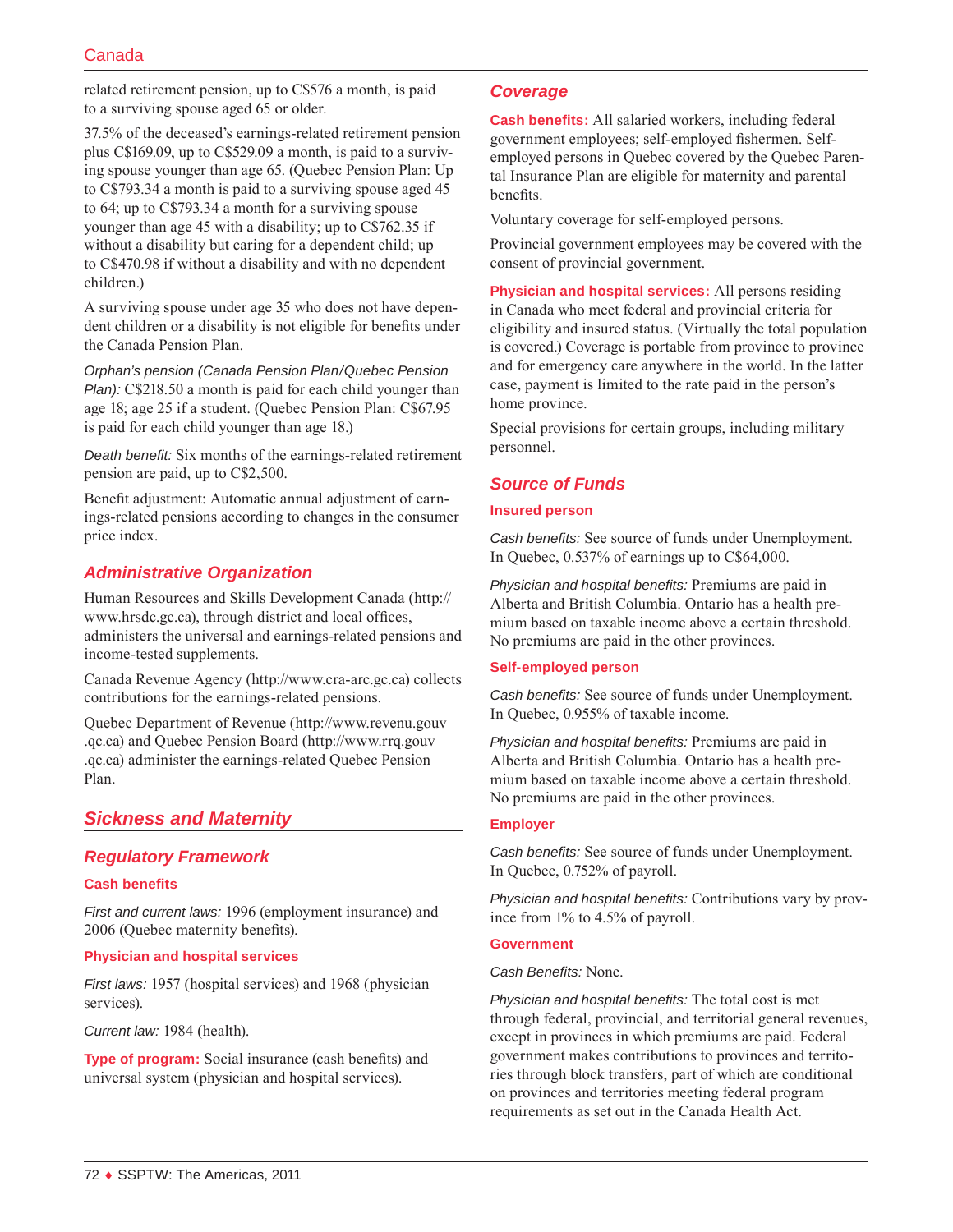# *Qualifying Conditions*

**Cash sickness, maternity and parental benefits:** The

insured must have at least 600 hours of covered employment in the previous 52 weeks or since the last claim; for maternity benefits in Quebec, at least C\$2,000 of insured income in the previous 52 weeks and have ceased work or reduced work by at least 40%.

A family supplement for low-income and modest-income earners with dependent children is paid if annual net family income is less than C\$25,921.

**Compassionate care benefits:** The benefit is paid to insured persons with at least 600 hours of covered employment in the previous 52 weeks (or since the start of the last claim) who leave work temporarily to provide care or support to a family member with a grave illness.

**Medical and hospital benefits:** Generally, three months of residence in the province is required to be insured. When the insured moves from one province to another, the former province continues to provide coverage during the waiting period.

In Alberta, British Columbia, and Ontario, the payment of premiums is an additional condition, but such payment is not linked to entitlement to services.

### *Sickness and Maternity Benefits*

**Sickness benefit:** 55% of average weekly covered earnings in the last 26 weeks plus a family supplement for low-income and modest-income earners with dependent children is paid after a two-week waiting period for up to 15 weeks.

**Maternity and parental benefits:** 55% of average weekly covered earnings in the last 26 weeks plus a family supplement for low-income and modest-income earners with dependent children is paid after a two week waiting period for up to 15 weeks; up to 35 additional weeks for parental care (provided by the mother, father, or both) on the birth or adoption of a child.

In Quebec, there is a choice of benefits. Maternity benefits are 70% of covered earnings paid for 18 weeks; 75% of covered earnings for 15 weeks. Paternity benefits are 70% of covered earnings paid for five weeks; 75% of covered earnings for three weeks. Parental benefits (mother, father, or both) are 70% of covered earnings for seven weeks plus 55% of covered earnings for 25 weeks; 75% of covered earnings for 25 weeks. Adoption benefits are 70% of covered earnings for 12 weeks plus 55% of covered earnings for 25 weeks; 75% of covered earnings for 28 weeks. If the net family income is less than C\$25,921, benefits may be increased.

**Compassionate care benefit:** 55% of average weekly covered earnings in the last 26 weeks plus a family supplement for low-income and modest-income earners with dependent children is paid for up to six weeks after a two-week waiting period.

The maximum weekly benefit is C\$468. In Quebec, the maximum weekly benefit is based on a maximum annual income of C\$64,000.

### *Workers' Medical Benefits*

**Medical benefits:** Medical benefits include general medical and maternity care and surgical, specialist, and laboratory services. Provincial authorities pay benefits directly according to predetermined formulas and agreed-upon fee schedules.

**Hospital benefits:** Benefits include standard ward care, necessary nursing, pharmaceuticals provided in the hospital, and diagnostic and therapeutic services. Provincial authorities pay benefits directly according to predetermined formulas and agreed-upon fee schedules.

Other benefits include oral surgery if required and performed in an approved hospital and, in some provinces, osteopathic, chiropractic, and optometrist services; dental care for children; prosthetics; and prescribed medicine. Some cost sharing may be required in such cases.

In some provinces, welfare recipients and persons older than age 65 are eligible for free medicine, eyeglasses, and subsidized nursing home care.

### *Dependents' Medical Benefits*

Medical benefits for dependents are the same as those for the insured.

# *Administrative Organization*

Health Canada ([http://www.hc-sc.gc.ca\)](http://www.hc-sc.gc.ca) administers programs for groups not covered under provincial plans; monitors provincial compliance with conditions of national legislation; and provides provinces with technical, consultative, and coordinating services.

Provincial authorities administer their health insurance plans, establish resident eligibility status, assess hospital and medical claims, pay providers, and monitor all aspects of programs.

Providers are usually public, not-for-profit hospitals and other specialized institutions; doctors and allied practitioners in entrepreneurial practice.

Human Resources and Skills Development Canada, through Service Canada [\(http://www.canadabenefits.gc.ca](http://www.canadabenefits.gc.ca)), is responsible for cash sickness, maternity, parental, and compassionate care benefits provided under the Employment Insurance program.

Quebec Parental Insurance Plan administers Quebec parental benefits.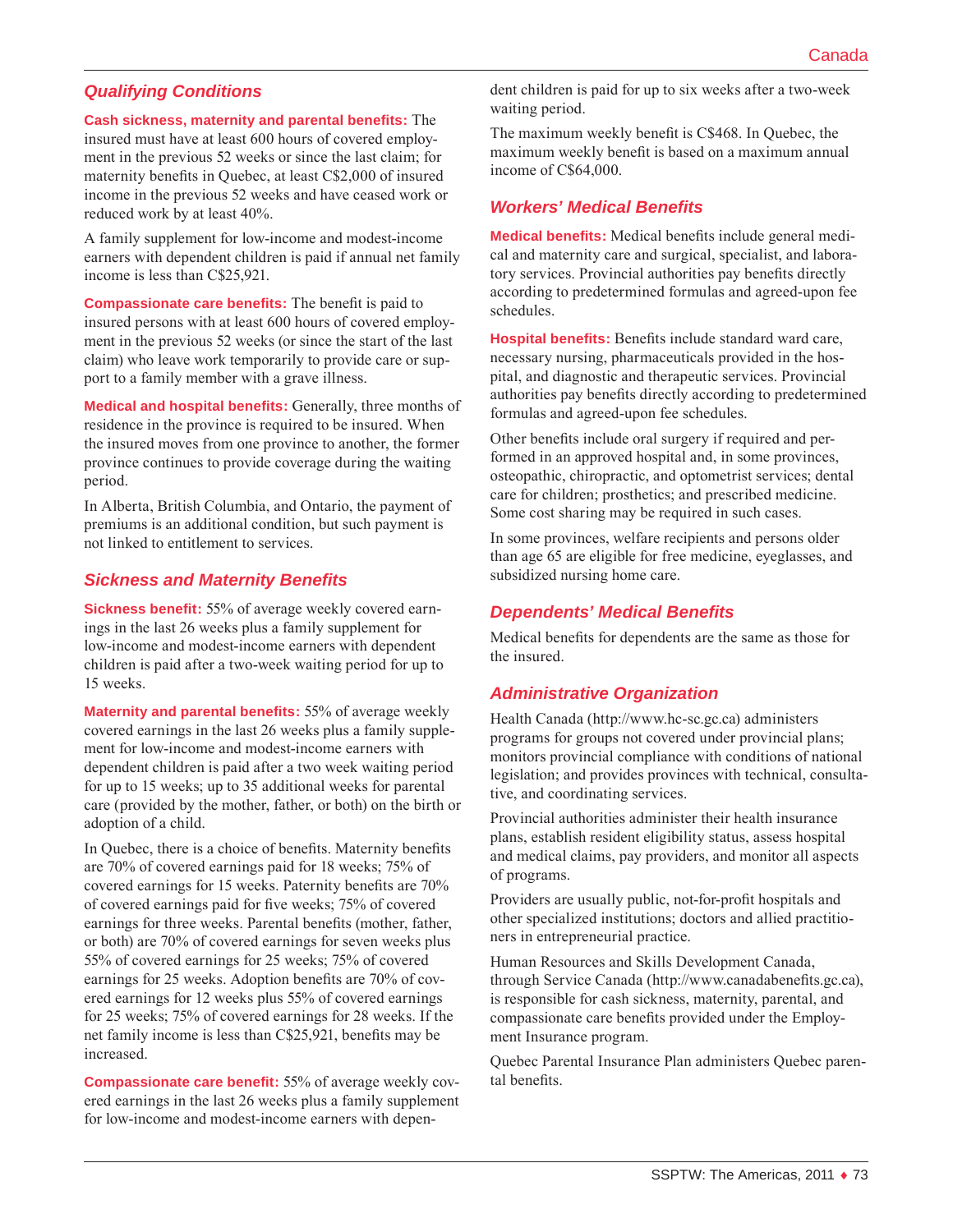# *Work Injury*

# *Regulatory Framework*

**First and current laws:** 1908 and 1996 (Newfoundland), 1915 and 1996 (Nova Scotia), 1915 and 1998 (Ontario), 1916 and 1996 (British Columbia), 1916 and 2006 (Manitoba), 1918 and 2004 (New Brunswick), 1918 and 2002 (Alberta), 1928 and 1998 (Quebec), 1930 and 2003 (Saskatchewan), 1949 and 1994 (Prince Edward Island), 1974 and 1998 (Northwest Territories/Nunavut), and 2002 (Yukon).

**Type of program:** Social insurance system.

### *Coverage*

Employees in industry and commerce (some differences exist among provinces).

Exclusions: Self-employed persons, household workers, professional athletes, and members of sports clubs (some differences exist among provinces).

Special systems for merchant seamen and federal civil servants.

# *Source of Funds*

**Insured person:** None.

**Self-employed person:** Not applicable.

**Employer:** The total cost, met through contributions that vary by industry and according to the assessed degree of risk (large firms in some provinces may self-insure).

**Government:** None.

# *Qualifying Conditions*

**Work injury benefits:** There is no minimum qualifying period.

# *Temporary Disability Benefits*

From 75% to 90% of gross earnings is paid, according to province.

The minimum benefit varies according to province.

### *Permanent Disability Benefits*

**Permanent disability pension:** In most provinces, 75% or 90% of the insured's earnings is paid for a full disability.

The maximum benefit varies according to province.

Partial disability: The pension is a percentage of the full benefit according to the assessed degree of loss of earning capacity; in some provinces, the pension is converted to a lump sum if the assessed degree of loss is 10% or less.

# *Workers' Medical Benefits*

Benefits in all provinces include medical, surgical, nursing, and hospital services; medicine; and appliances.

# *Survivor Benefits*

**Survivor pension:** The pension varies according to province. The pension is paid to a widow(er).

**Orphan's pension:** Either a monthly flat-rate pension slightly greater than that of children residing with a parent or a percentage of the deceased's wages is paid, according to province.

**Other dependents (if there is no spouse or orphan):** A reasonable sum is paid in proportion to the loss of income.

**Funeral grant:** The grant paid varies according to province.

# *Administrative Organization*

Workers' Compensation Board, or a Work Safety Commission, in each province and territory administers the program.

# *Unemployment*

### *Regulatory Framework*

**First law:** 1940.

**Current law:** 1996 (employment insurance).

**Type of program:** Social insurance system.

### *Coverage*

All salaried workers, including federal government employees; self-employed fishermen.

Exclusions: Self-employed persons other than fishermen.

# *Source of Funds*

**Insured person:** 1.78% of covered earnings. In Quebec, 1.41% of covered earnings.

The maximum annual earnings used to calculate contributions are C\$44,200.

The insured person's contributions also finance benefits under Sickness and Maternity, except in Quebec.

**Self-employed person:** Not applicable.

**Employer:** 2.49% of covered payroll. In Quebec, 1.97% of covered payroll.

The maximum annual earnings used to calculate contributions are C\$44,200.

The employer's contributions also finance benefits under Sickness and Maternity, except in Quebec.

**Government:** None.

# *Qualifying Conditions*

**Unemployment benefit:** The qualifying conditions vary from 420 hours to 700 hours of covered employment in the